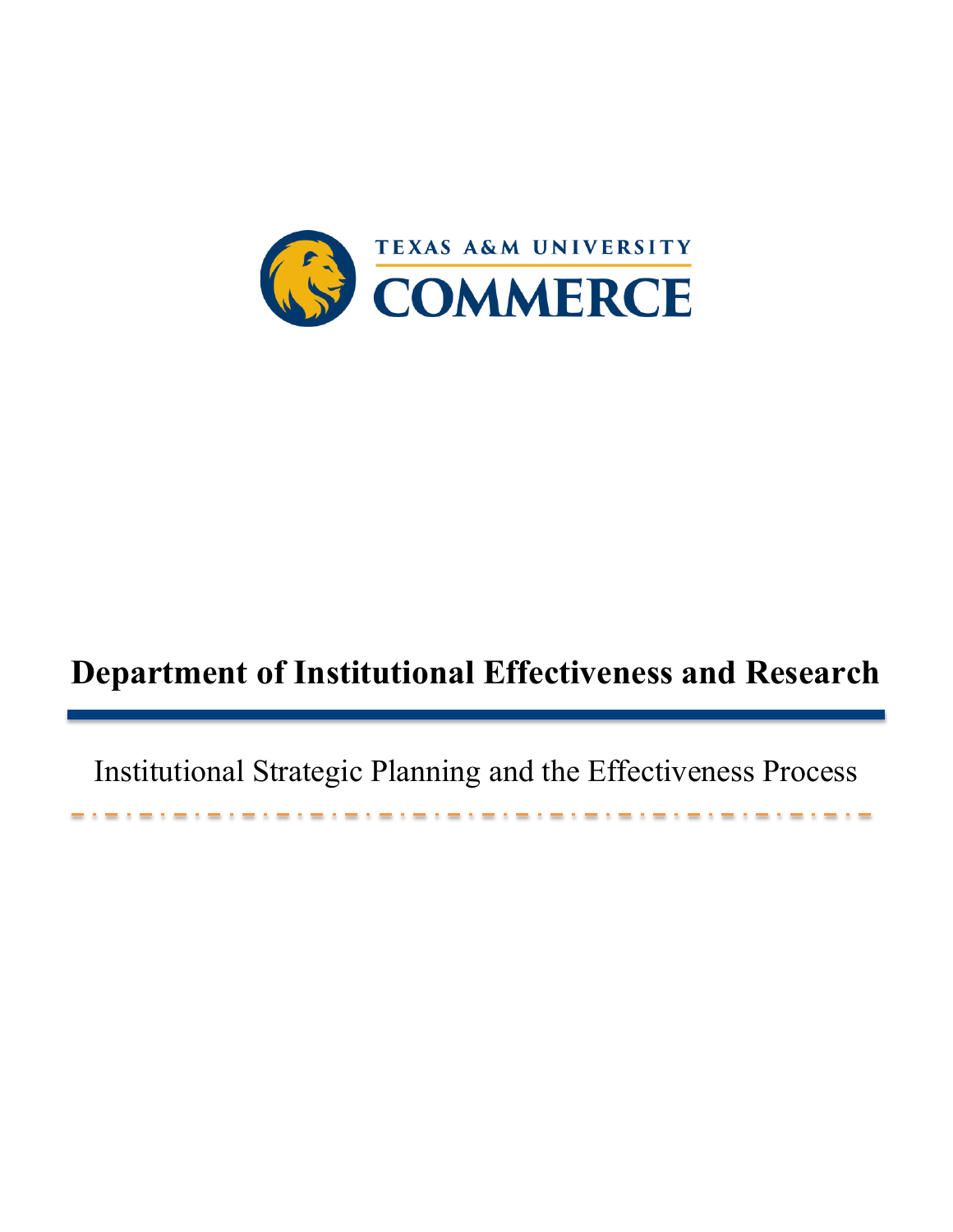## **Institutional Mission, Vision and Strategic Plan**

Texas A&M University-Commerce is committed to strategic planning for systematic and continuous institutional improvement. Continuous improvement is supported by the university's strategic planning and institutional effectiveness processes, from the institutional to the unit level.

#### **The Mission of Texas A&M University–Commerce**

Educate. Discover. Achieve.

#### **The Vision of Texas A&M University–Commerce**

Texas A&M University-Commerce strives to transform lives by providing an excellent, relevant and personalized education to diverse learners; serve an inclusive community where all are valued; advance knowledge and pursue impactful research; and foster collaboration to solve contemporary problems.

**The Mission and Vision of Texas A&M University-Commerce drive the 2019-2024 University Strategic Plan comprised of five priorities with corresponding goals that guide the strategic planning efforts of each College and Division.**

#### **Texas A&M University–Commerce Strategic Plan**

#### **Student Preparedness**

- $\bullet$  Provide a transformative and experiential education that prepares students for a rapidly changing world.
- Pursue academic excellence, new and enhanced programs, innovative pedagogies and an engaging environment for learning to increase student retention and success.
- Collaborate with internal and external partners to increase student research opportunities and career readiness.

#### **Elevate Research**

- Strengthen infrastructure for research and creative activity.
- $\triangle$  Gain distinction as a high research activity institution by identifying and advancing targeted research initiatives.
- Encourage interdisciplinary and student-involved collaboration.

#### **Create an Inclusive Community characterized by respect and collaboration**

- $\triangle$  Enhance civility and collegiality of administrators, faculty, staff and students.
- Recruit, develop and retain diverse students, faculty, staff and administrators.
- $\div$  Create occasions for meaningful interactions across the university, including opportunities that enhance global awareness.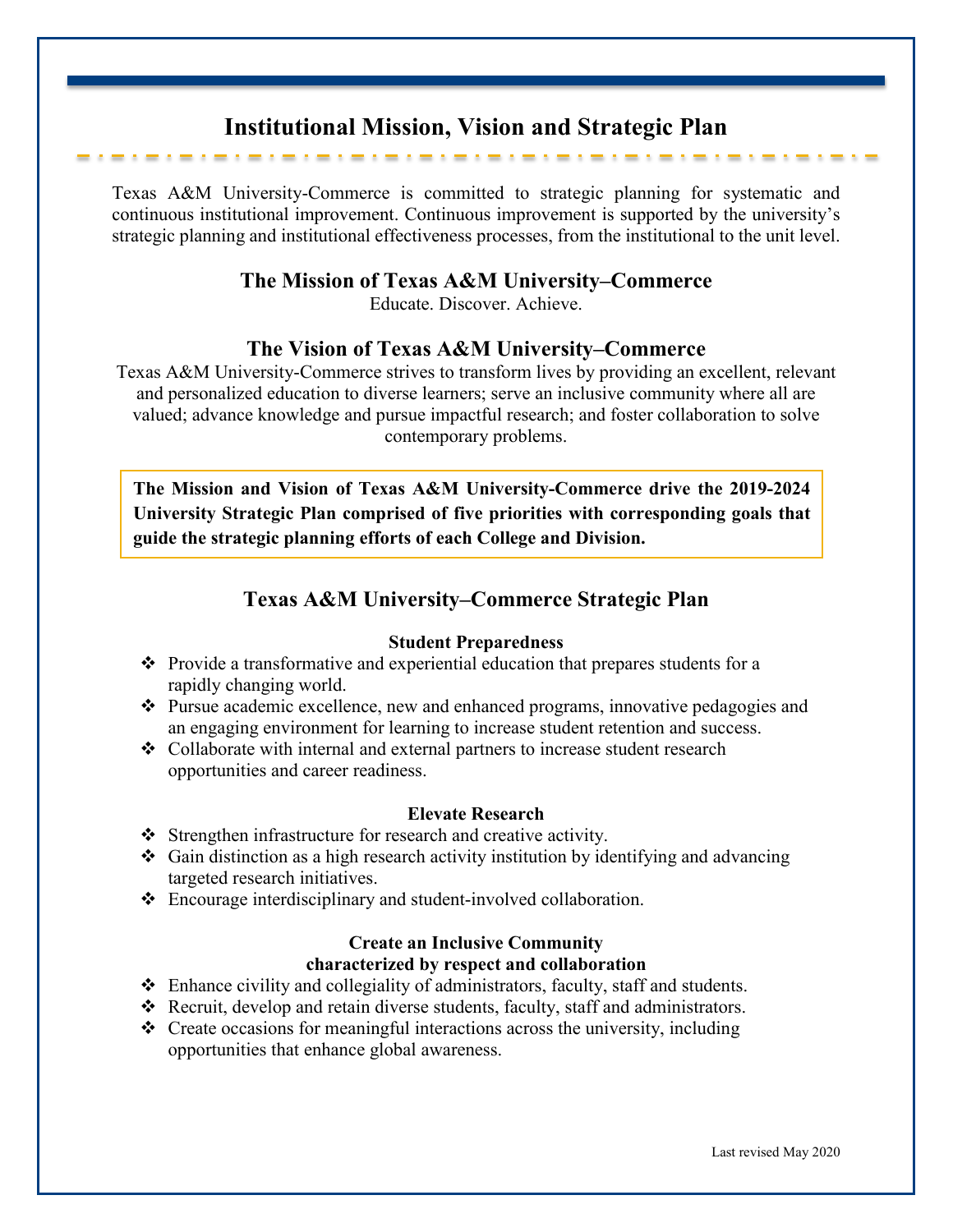## **Align our Initiatives to support our unique rural-urban identity**

- $\div$  Serve as the hub for educational opportunities in East Texas.
- $\div$  Leverage the assets of the university for the economic, cultural, health and social benefit of the region.
- Cultivate and strengthen partnerships that serve regional needs.

# **Transform our Operations**

## **to serve the mission of a contemporary university**

- Invest in student recruitment, retention, graduation and continued engagement.
- $\cdot$  Increase organizational effectiveness by developing sound business practices that are intentional, collaborative and data-informed.
- Diversify sources of funding and allocate resources strategically to promote innovation and effectiveness.

**Division and College Strategic Plans.** Each division and academic college at Texas A&M University-Commerce identifies a mission and a strategic plan which derive from and support the mission and strategic plan of the university. Each goal of a division or college-level strategic plan aligns with a strategic priority of the university strategic plan. Division and college-level goals provide further guidance for unit and program-level goals and student learning outcomes.

**Academic Program and Support Unit Institutional Effectiveness.** The annual evaluation of student learning outcomes and goals from each academic program and support unit enables A&M-Commerce to identify areas for continuous improvement in student outcomes and administrative effectiveness and to make data-driven decisions to seek these improvements. Each student learning outcome and goal is aligned with a goal of its applicable division or college strategic plan.



# **Connecting Institutional Strategic Planning to the Effectiveness Planning Process**

Last revised May 2020